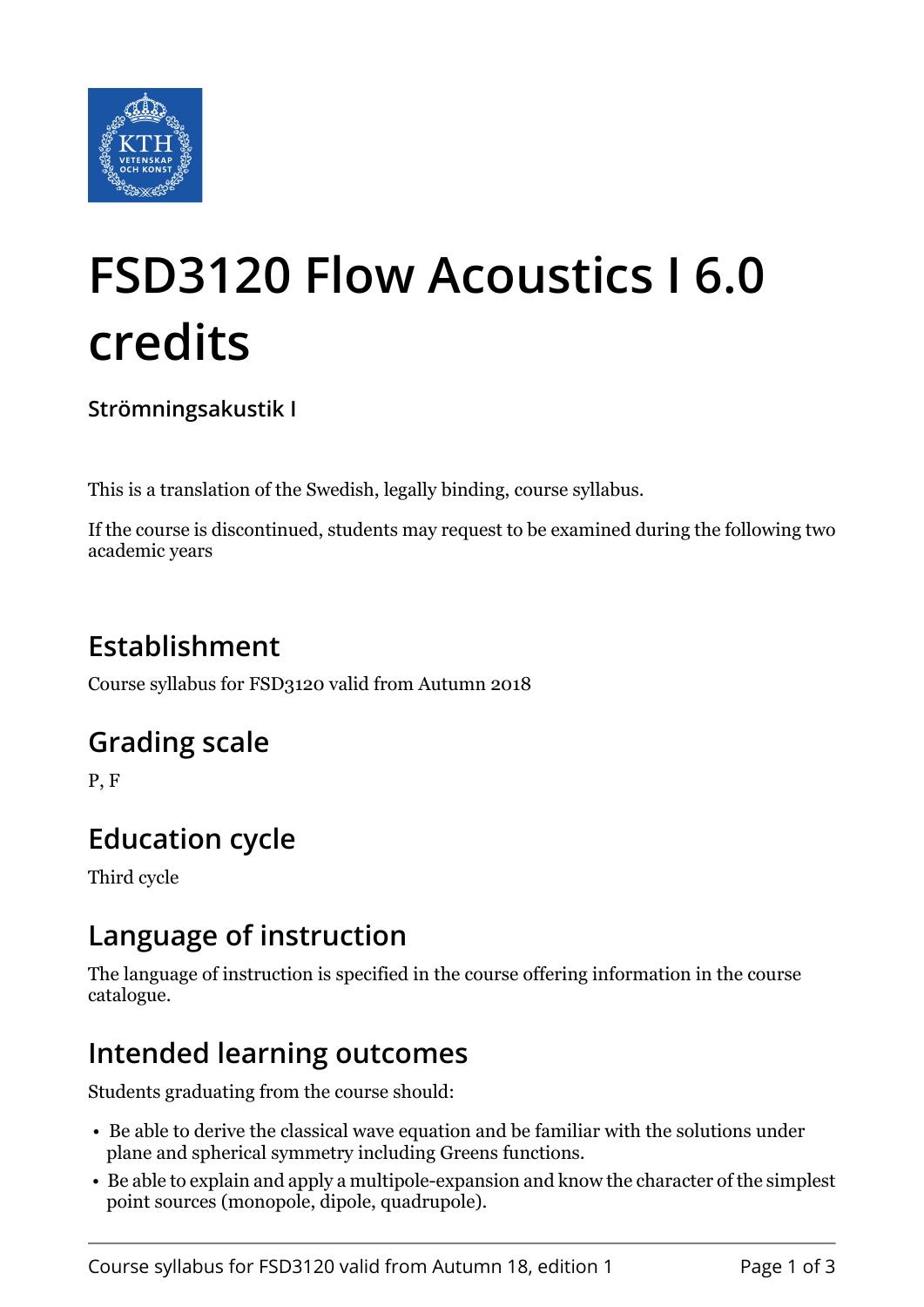- Know about Lighthills acoustic analogy and its limitations and be able to explain the physical mechanisms that generate sound in a flow.
- Know how flow and motion affects sound propagation and generation and be able to explain phenomena such as the Doppler-shift and the Mach-cone.
- Be able to apply Lighthills analogy to fluid machines and vehicles and know how the different mechanisms scale with the flow speed.
- Be able to explain how fluid driven self-sustained oscillators ("whistles") are created and how they can be eliminated.
- Be able to apply 2-port theory to analyse sound propagation in pipe and duct systems in particular with application to vehicle exhaust systems.
- Have obtained training in experimental techniques for analysis of sound in ducts.

#### **Course contents**

Mathematical tools. The fundamental equations of fluid mechanics. The classical wave equation and its solutions. Multi-port theory. The inhomogeneous wave equation. Lighthills theory for aerodynamic sound. Curles equation. The convective wave equation. Sound propagation in ducts and pipes. Sound from moving sources. ("Ffowcs Williams&Hawkings equation"). Fluid driven self sustained oscillators – Whistles. Applications with focus on fluid machines and vehicles.

## **Specific prerequisites**

SD1120 Noise and Vibration or equivalent.

#### **Course literature**

Compendium - An introduction to flow acoustics, Mats Åbom

#### **Examination**

- PRO1 Project work, 4.0 credits, grading scale: G
- TEN1 Exam, 2.0 credits, grading scale: G

Based on recommendation from KTH's coordinator for disabilities, the examiner will decide how to adapt an examination for students with documented disability.

The examiner may apply another examination format when re-examining individual students.

Written examination + Home assignments + Project

## **Ethical approach**